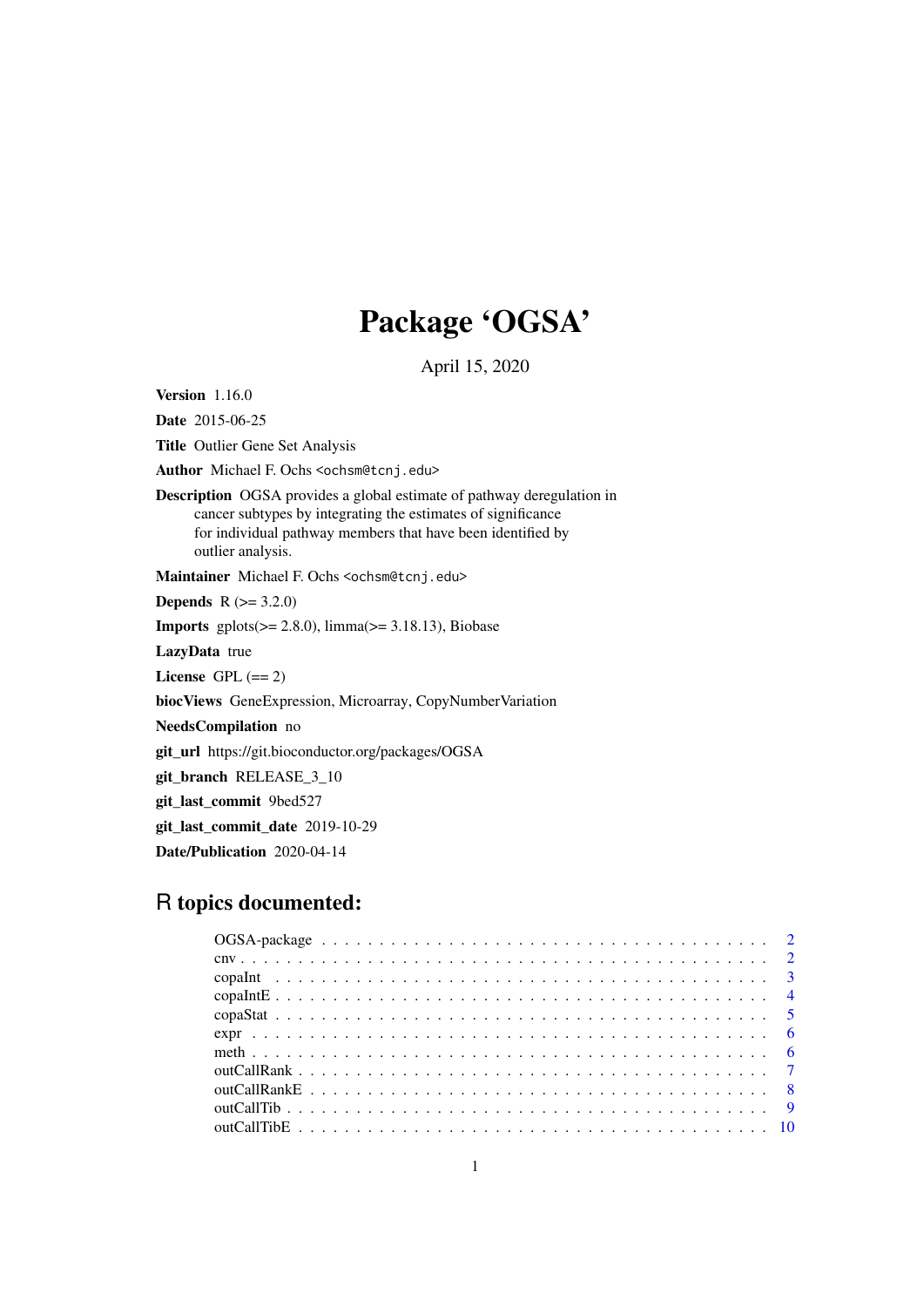<span id="page-1-0"></span>

| <b>Index</b> |  |  |  |  |  |  |  |  |  |  |  |  |  |  |  |  |  |  |  |  |
|--------------|--|--|--|--|--|--|--|--|--|--|--|--|--|--|--|--|--|--|--|--|
|              |  |  |  |  |  |  |  |  |  |  |  |  |  |  |  |  |  |  |  |  |
|              |  |  |  |  |  |  |  |  |  |  |  |  |  |  |  |  |  |  |  |  |
|              |  |  |  |  |  |  |  |  |  |  |  |  |  |  |  |  |  |  |  |  |
|              |  |  |  |  |  |  |  |  |  |  |  |  |  |  |  |  |  |  |  |  |
|              |  |  |  |  |  |  |  |  |  |  |  |  |  |  |  |  |  |  |  |  |
|              |  |  |  |  |  |  |  |  |  |  |  |  |  |  |  |  |  |  |  |  |

This package uses outlier statistics and gene set analysis to identify *deregulated pathways.*

# Description

The package applies three versions of outlier statistics across multiple molecular data types to create a single estimate at the gene level for the number of outliers relative to normal controls. These gene estimates are used in gene set analysis to determine deregulated pathways. Visualization of outlier calls provide sample specific information on potential drivers of the gene set statistic.

# Details

Package: OGSA Type: Package Version: 1.0 Date: 2015-01-01 License: Gnu Public License

#### Author(s)

Michael Ochs

Maintainer: Michael Ochs <ochsm@tcnj.edu>

# References

Ochs MF, Farrar JE, Considine M, Wei Y, Meschinchi S, Arceci RJ. Outlier analysis and top scoring pair for integrated data analysis and biomarker discovery. IEEE/ACM Trans Comput Biol and Bioinfo. 2014: 11: 520-32.

cnv *Copy number variation data*

# Description

Matrix of copy number variation data.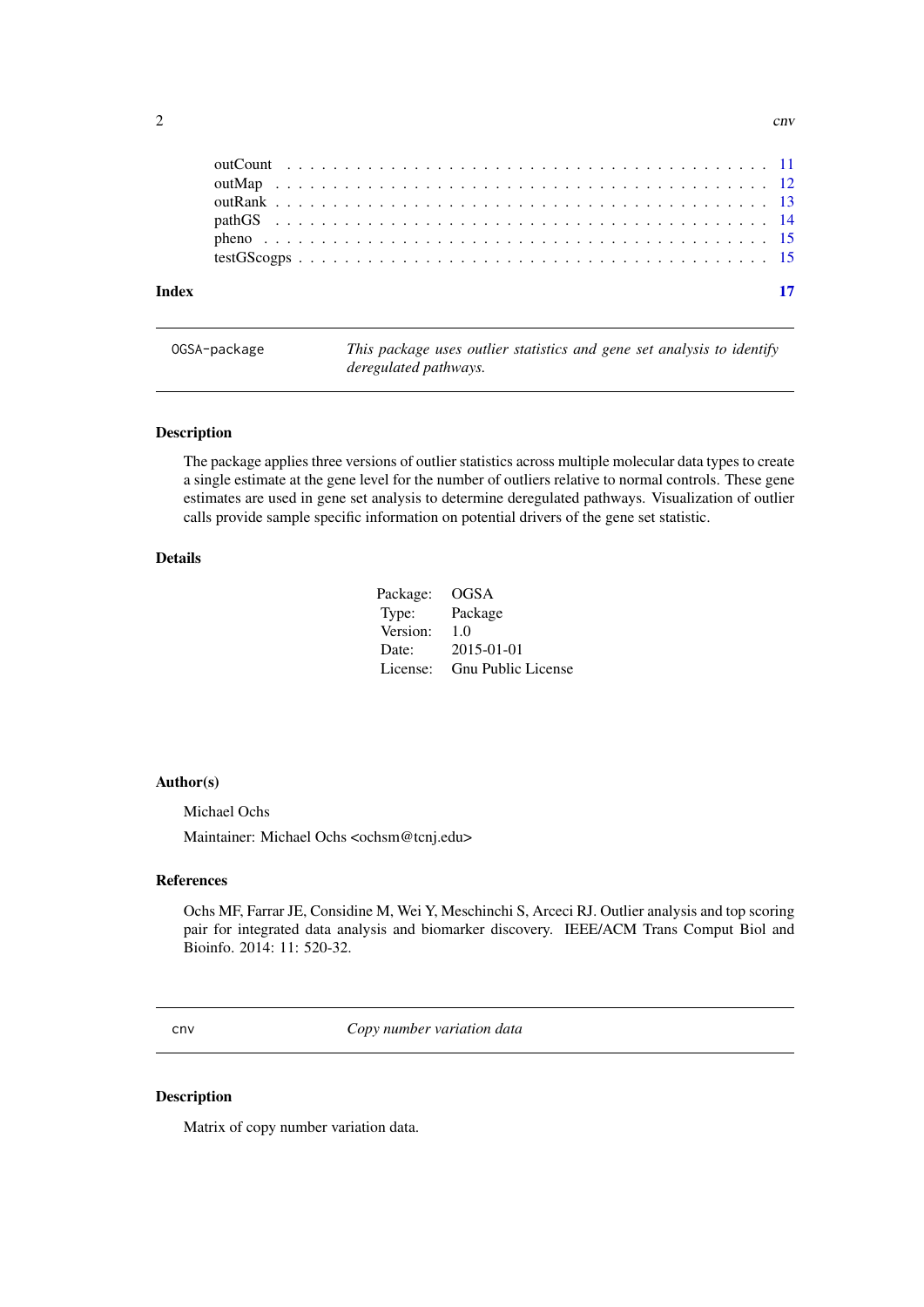#### <span id="page-2-0"></span>copaInt 3

# Usage

cnv

# Format

Matrix of 2000 rows by 69 columns with copy number variation data

copaInt *copaInt*

# Description

Counts outliers by Tibshirani-Hastie method by calling outCount after setting up list or by rank outlier method by calling outRank

# Usage

```
copaInt(dataSet, phenotype, tails, thres = 0.05, method='Tibshirani',
corr=FALSE, offsets=NULL)
```
#### Arguments

| dataSet   | Set of matrices of molecular data                                                                                                 |
|-----------|-----------------------------------------------------------------------------------------------------------------------------------|
| phenotype | Vector of 1 for case, 0 for control                                                                                               |
| tails     | Vector equal to number of matrices with values left or right for where to find<br>outliers                                        |
| thres     | alpha value                                                                                                                       |
| method    | Tibshirani, Rank                                                                                                                  |
| corr      | Whether to correct for normal outliers                                                                                            |
| offsets   | A vector equal to the number of matrices which sets the minimum value relative<br>to normal to call outlier (corrected rank only) |

# Value

A vector with outlier counts by gene

#### References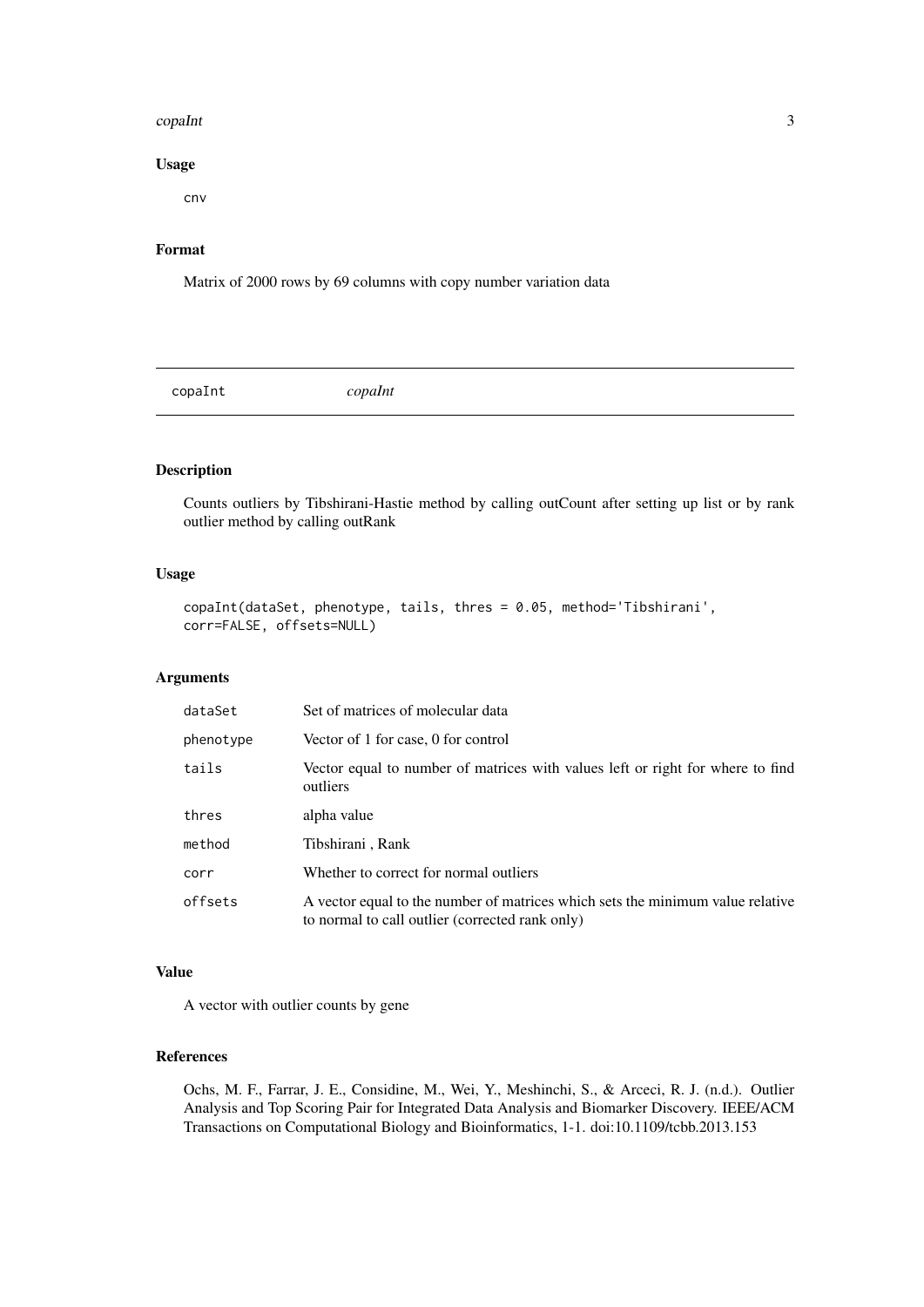<span id="page-3-0"></span>4 copaIntE

#### Examples

data(ExampleData) #Set up phenotype phenotype <- pheno names(phenotype) <- colnames(cnv) #set up values for expr-meth-cnv in that order tailLRL <- c('left', 'right', 'left') #setup dataSet dataSet <- list(expr, meth, cnv) tibLRL <- copaInt(dataSet, phenotype, tails=tailLRL)

copaIntE *copaIntE*

# Description

Counts outliers by Tibshirani-Hastie method by calling outCount after setting up list or by rank outlier method by calling outRank

# Usage

```
copaIntE(expressionSet, tails, thres = 0.05, method='Tibshirani',
corr=FALSE, offsets=NULL)
```
# Arguments

| expressionSet | object containing Set of matrices of molecular data and phenotype data (1 for<br>case, 0 for control)                             |
|---------------|-----------------------------------------------------------------------------------------------------------------------------------|
| tails         | Vector equal to number of matrices with values left or right for where to find<br>outliers                                        |
| thres         | alpha value                                                                                                                       |
| method        | Tibshirani, Rank                                                                                                                  |
| corr          | Whether to correct for normal outliers                                                                                            |
| offsets       | A vector equal to the number of matrices which sets the minimum value relative<br>to normal to call outlier (corrected rank only) |

# Value

A vector with outlier counts by gene

# References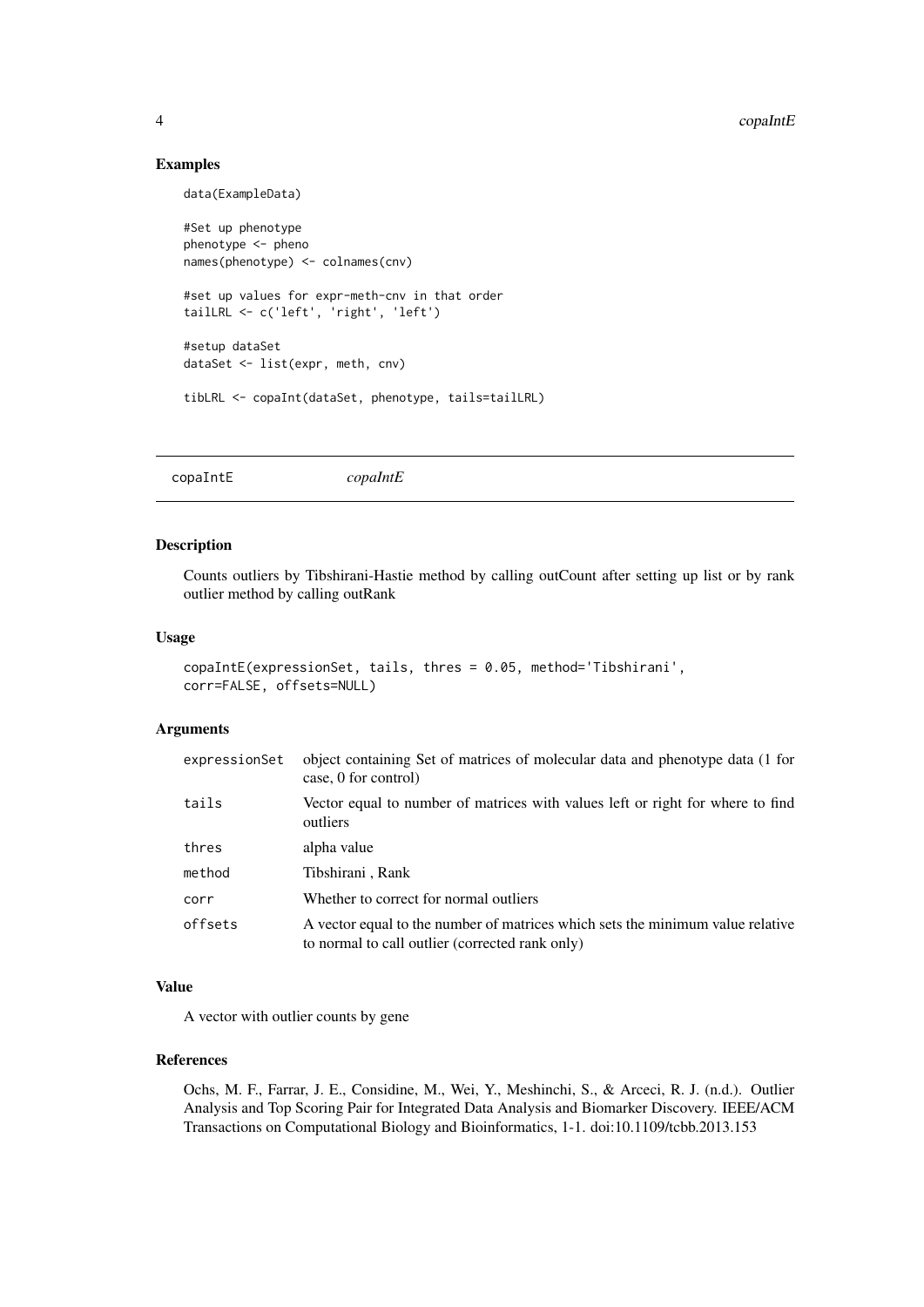#### <span id="page-4-0"></span>copaStat 5

#### Examples

```
data(ExampleData)
```

```
library(Biobase)
# building the Annotated Data Frame
 phenoData <- AnnotatedDataFrame(
     data.frame(
        type = factor(x = pheno, labels = c("Control", "Case")),
         row.names = colnames(expr)
     \lambda)
# build environment
inputData <- list2env(list(exprs = expr, meth = meth, cnv = cnv))
# build expressionSet - other information can be added here
expressionSet <- ExpressionSet(inputData, phenoData)
# set up values for expr-meth-cnv in that order
tailLRL <- c('left', 'right', 'left')
```
tibLRL <- copaIntE(expressionSet, tails=tailLRL)

copaStat *copaStat*

#### Description

Calculates outlier statistics by the Tibshirani-Hastie method

#### Usage

```
copaStat (data, phenotype, tail='right', perms=100, permType='array')
```
# Arguments

| data      | A matrix of nGene by nSample                                                                                                                          |
|-----------|-------------------------------------------------------------------------------------------------------------------------------------------------------|
| phenotype | A vector of 0s and 1s of length nSample, where $1 = \text{case}, 0 = \text{control}$                                                                  |
| tail      | Indicates whether outliers are up (right) or down (left) outliers                                                                                     |
| perms     | The number of permutations.                                                                                                                           |
| permType  | By all on array or by gene, if by gene increase perms significantly and plan on<br>lots of time; in theory array should be fine as genes are rescaled |

# Value

A vector with outlier counts by gene

# References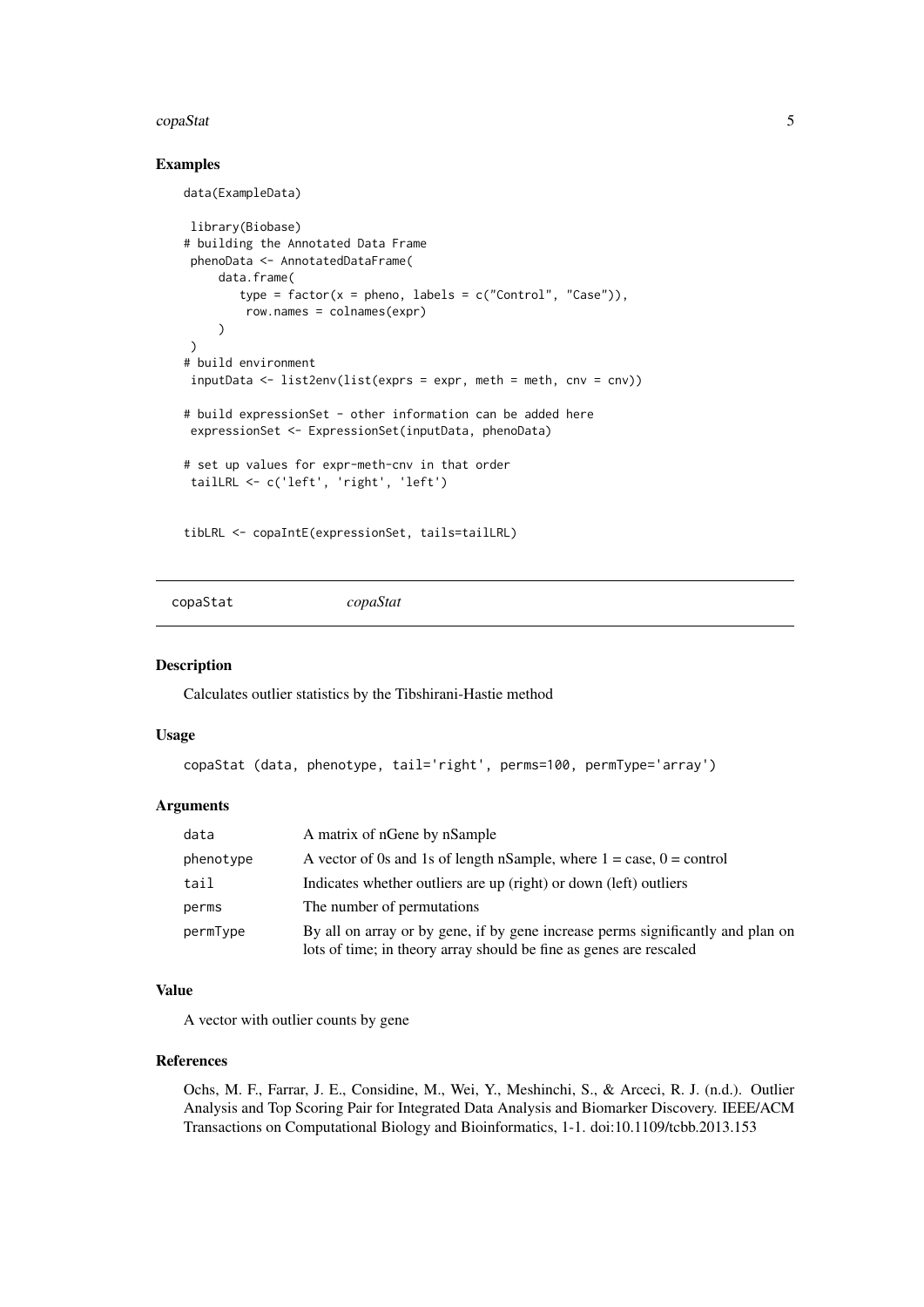<span id="page-5-0"></span>6 methods are contacted as a set of the contacted and the contacted and the contacted and the contacted and the contacted and the contacted and the contacted and the contacted and the contacted and the contacted and the co

# Examples

data(ExampleData) #Set up phenotype phenotype <- pheno names(phenotype) <- colnames(cnv) #set up values for expr-meth-cnv in that order tailLRL <- c('left', 'right', 'left') #setup dataList dataSet <- list(expr, meth, cnv) data <- dataSet[[1]] tibL <- copaStat(data, phenotype, tail='right', perms=100, permType='array')

expr *expr*

# Description

Matrix of expression data

#### Usage

expr

## Format

Matrix of 2000 rows by 69 columns with expression data

meth *meth*

# Description

Matrix of methylation data

# Usage

meth

## Format

Matrix of 2000 rows by 69 columns with methylation data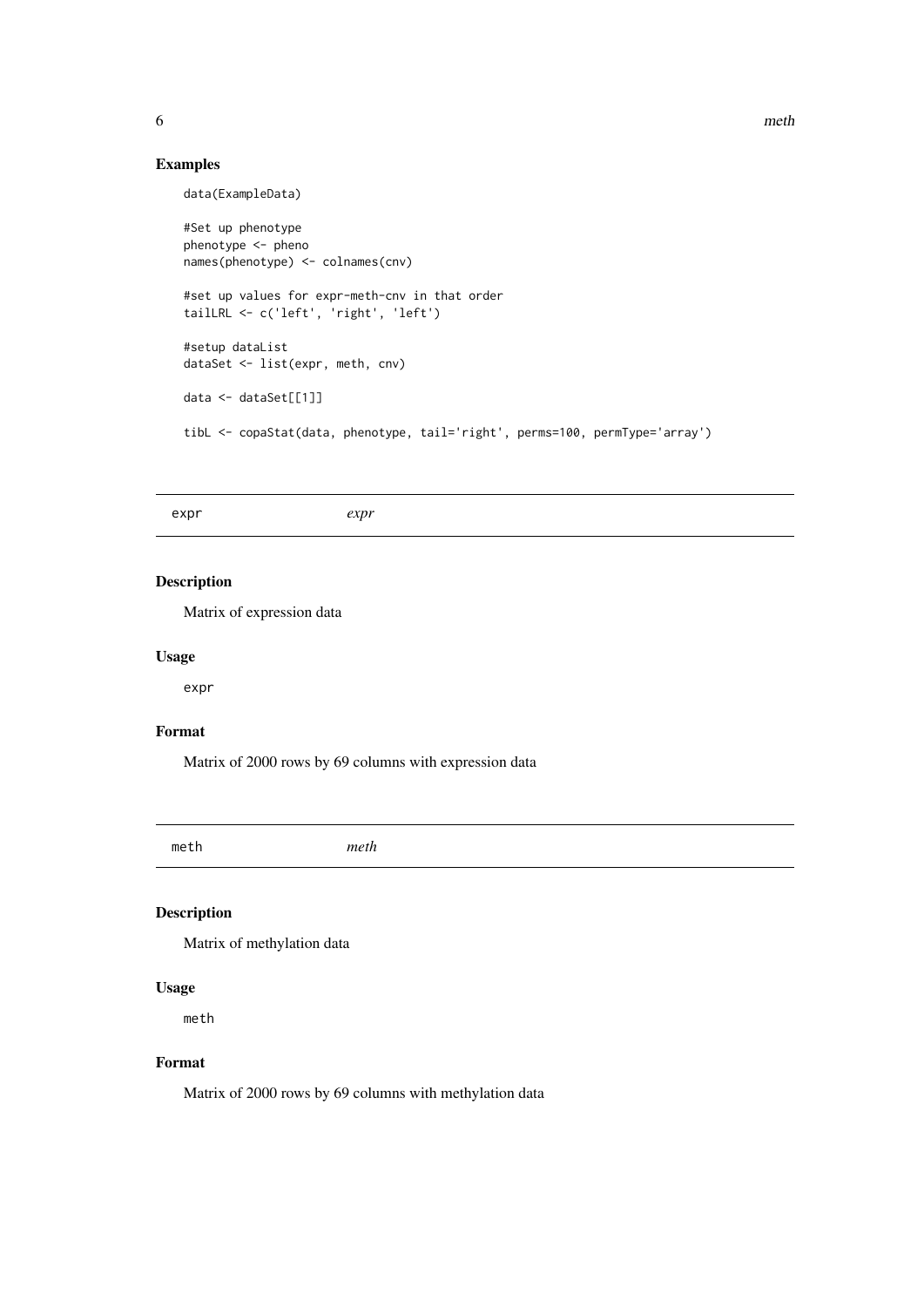<span id="page-6-0"></span>outCallRank *outCallRank*

#### Description

Counts outliers by the Ghosh method and generates list objects with all outliers noted

## Usage

```
outCallRank (dataSet, phenotype, thres= 0.05, tail='right', corr=FALSE,
offsets=NULL, names=NULL)
```
#### Arguments

| dataSet   | Set of matrices of molecular data                                                                                                 |
|-----------|-----------------------------------------------------------------------------------------------------------------------------------|
| phenotype | A vector of 0s and 1s of length nSample, where $1 = \text{case}, 0 = \text{control}$                                              |
| thres     | Alpha value                                                                                                                       |
| tail      | A vector equal to the number of matrices with values left or right for where to<br>find outliers                                  |
| corr      | Whether to correct for normal outliers                                                                                            |
| offsets   | A vector equal to the number of matrices which sets the minimum value relative<br>to normal to call outlier (corrected rank only) |
| names     | A vector equal to the number of matrices to name molecular type of data (e.g.,<br>CNV)                                            |

#### Value

A list with all specific outlier calls for each molecular type in each case sample

# References

Ochs, M. F., Farrar, J. E., Considine, M., Wei, Y., Meshinchi, S., & Arceci, R. J. (n.d.). Outlier Analysis and Top Scoring Pair for Integrated Data Analysis and Biomarker Discovery. IEEE/ACM Transactions on Computational Biology and Bioinformatics, 1-1. doi:10.1109/tcbb.2013.153

D. Ghosh. (2010). Discrete Nonparametric Algorithms for Outlier Detection with Genomic Data. J. Biopharmaceutical Statistics, 20(2), 193-208.

## Examples

```
data(ExampleData)
#set up dataSet
dataSet <- list(expr, meth,cnv)
# Set up Phenotype
phenotype <- pheno
names(phenotype) <- colnames(cnv)
# set up values for expr-meth-cnv in that order
tailLRL <- c('left', 'right', 'left')
```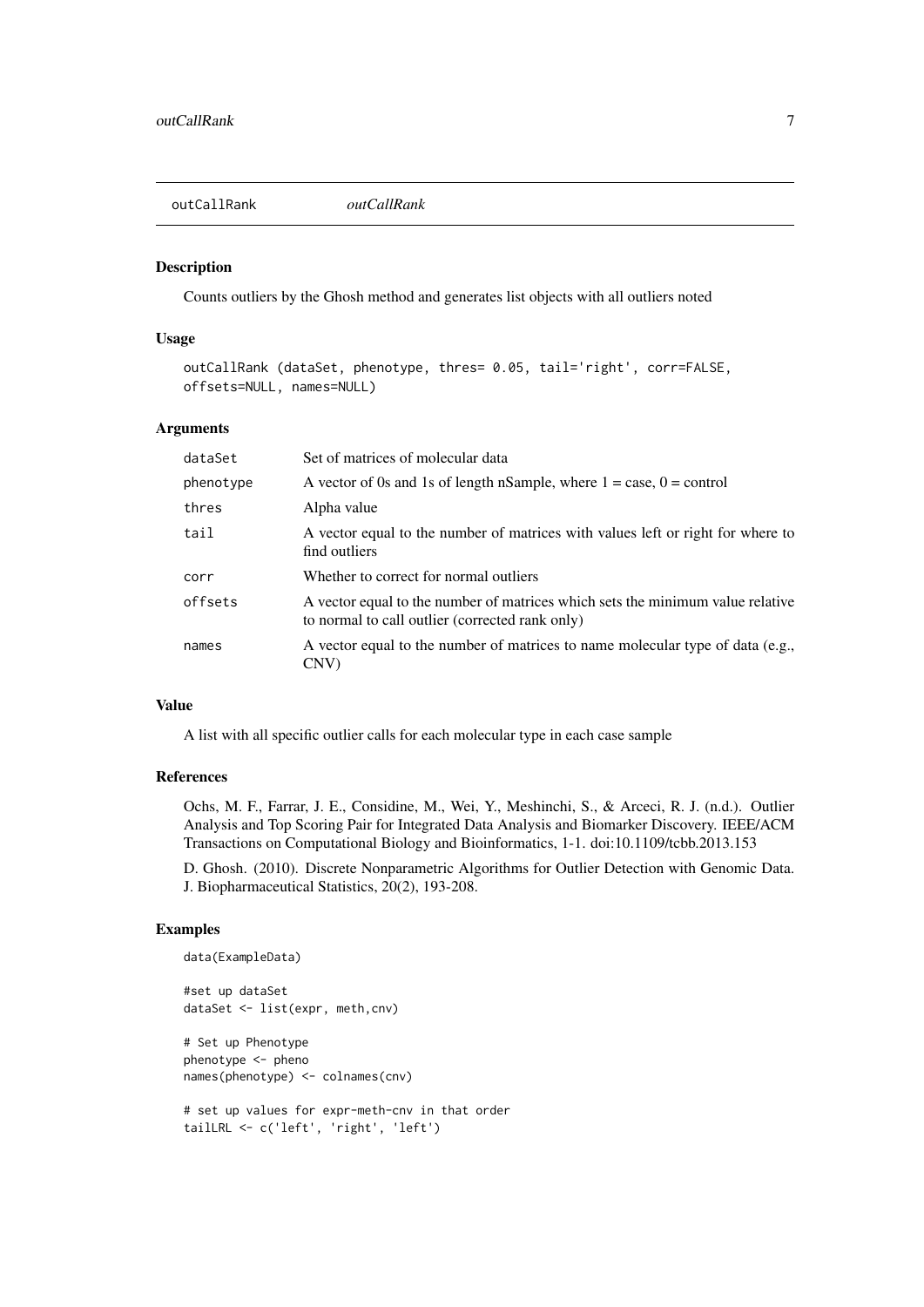```
outRankLRL <- outCallRank(dataSet, phenotype, names=c('Expr',
                             'Meth', 'CNV'), tail=tailLRL)
```
outCallRankE *outCallRankE*

# Description

Counts outliers by the Ghosh method and generates list objects with all outliers noted

#### Usage

```
outCallRankE (expressionSet, thres= 0.05, tail='right', corr=FALSE,
offsets=NULL, names=NULL)
```
#### Arguments

| expressionSet | object containing Set of matrices of molecular data and phenotype data (1 for<br>case, 0 for control)                             |
|---------------|-----------------------------------------------------------------------------------------------------------------------------------|
| thres         | Alpha value                                                                                                                       |
| tail          | A vector equal to the number of matrices with values left or right for where to<br>find outliers                                  |
| corr          | Whether to correct for normal outliers                                                                                            |
| offsets       | A vector equal to the number of matrices which sets the minimum value relative<br>to normal to call outlier (corrected rank only) |
| names         | A vector equal to the number of matrices to name molecular type of data (e.g.,<br>CNV                                             |
|               |                                                                                                                                   |

# Value

A list with all specific outlier calls for each molecular type in each case sample

#### References

Ochs, M. F., Farrar, J. E., Considine, M., Wei, Y., Meshinchi, S., & Arceci, R. J. (n.d.). Outlier Analysis and Top Scoring Pair for Integrated Data Analysis and Biomarker Discovery. IEEE/ACM Transactions on Computational Biology and Bioinformatics, 1-1. doi:10.1109/tcbb.2013.153

D. Ghosh. (2010). Discrete Nonparametric Algorithms for Outlier Detection with Genomic Data. J. Biopharmaceutical Statistics, 20(2), 193-208.

# Examples

```
data(ExampleData)
```

```
library(Biobase)
# building the Annotated Data Frame
phenoData <- AnnotatedDataFrame(
     data.frame(
       type = factor(x = plane, labels = c("Control", "Case")),
        row.names = colnames(expr)
```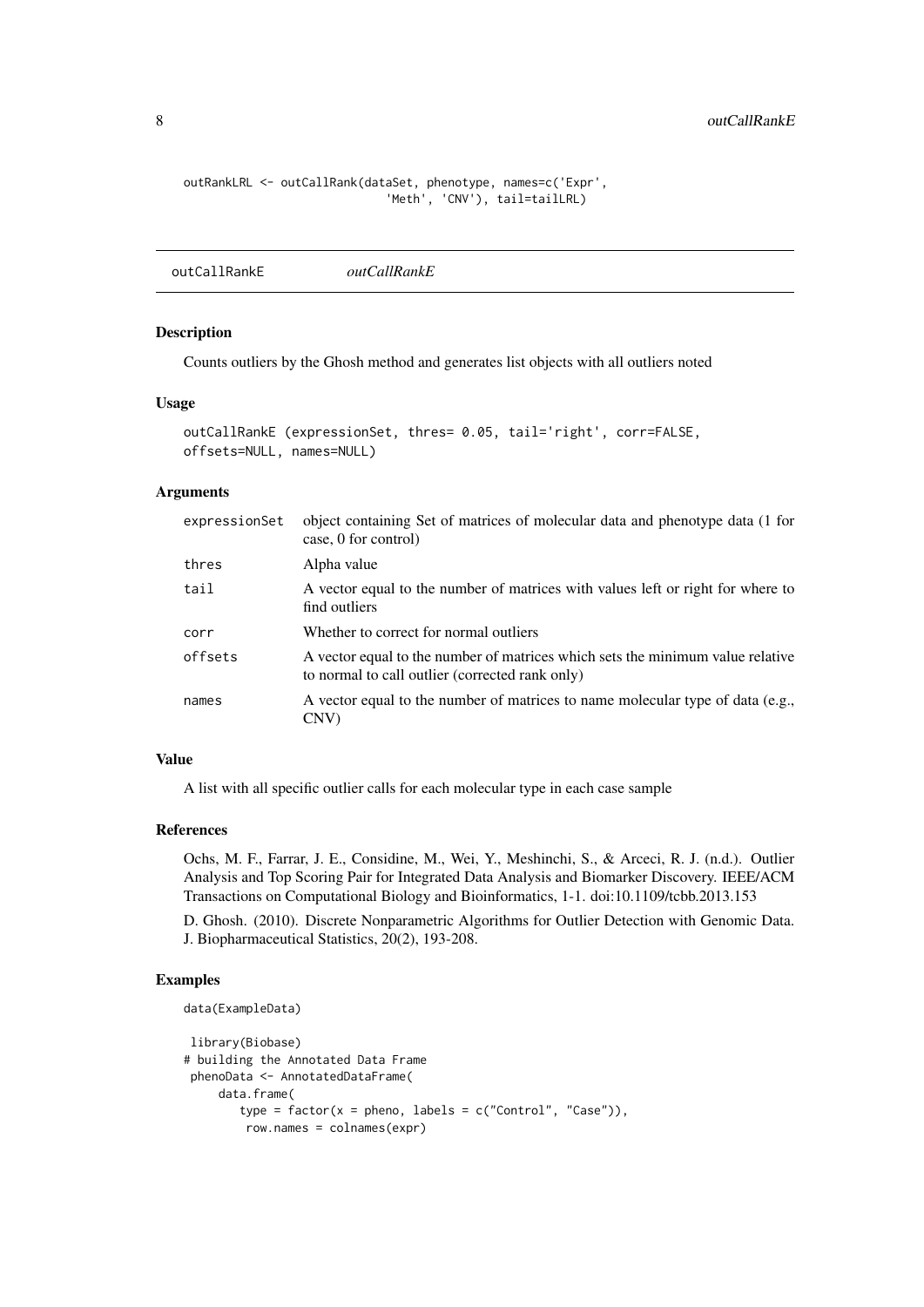#### <span id="page-8-0"></span>outCallTib 9

```
)
 \lambda# build environment
 inputData \leftarrow list2env(list(exps = expr, meth = meth, env = env))# build expressionSet - other information can be added here
 expressionSet <- ExpressionSet(inputData, phenoData)
# set up values for for the tails in the order that they are exported,
# for example:
tailLRL <- c('left', 'right', 'left')
outRankLRL <- outCallRankE(expressionSet, names=c('Expr', 'Meth', 'CNV'),
                                                            tail=tailLRL)
```
outCallTib *outCallTib*

# Description

Counts outliers by the Tibshirani and Hastie method and generates a list object with all outliers noted

#### Usage

```
outCallTib (dataSet, phenotype, tail='right', corr=FALSE, names=NULL)
```
#### Arguments

| dataSet   | Set of matrices of molecular data                                                                                                                                                   |
|-----------|-------------------------------------------------------------------------------------------------------------------------------------------------------------------------------------|
| phenotype | A vector of 0s and 1s of length nSample, where $1 = \text{case}, 0 = \text{control}$                                                                                                |
| tail      | Vector equal to number of matrices with values 'left' or 'right' for where to find<br>outliers                                                                                      |
| corr      | whether to correct for normal outliers ONLY for compatibility, since method<br>does not allow determining specific changes in cases, it will just print message<br>if $corr = TRUE$ |
| names     | Vector equal to number of matrices to name molecular type of data (e.g., $\text{'CNV'}$ ).                                                                                          |

#### Value

A list with all specific outlier calls for each molecular type in each case sample

#### References

Ochs, M. F., Farrar, J. E., Considine, M., Wei, Y., Meshinchi, S., & Arceci, R. J. (n.d.). Outlier Analysis and Top Scoring Pair for Integrated Data Analysis and Biomarker Discovery. IEEE/ACM Transactions on Computational Biology and Bioinformatics, 1-1. doi:10.1109/tcbb.2013.153

D. Ghosh. (2010). Discrete Nonparametric Algorithms for Outlier Detection with Genomic Data. J. Biopharmaceutical Statistics, 20(2), 193-208.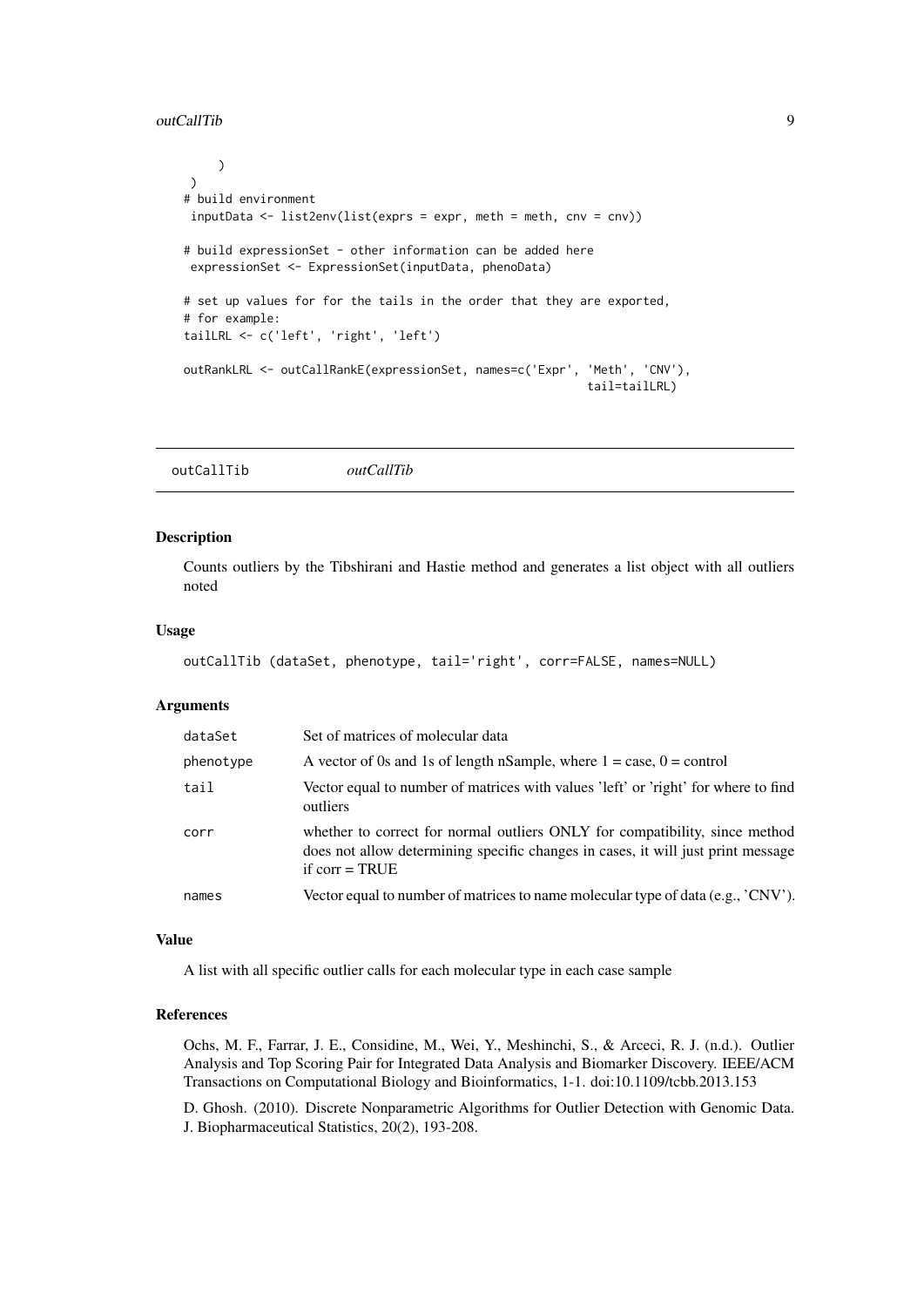#### Examples

```
data(ExampleData)
data('KEGG_BC_GS')
# Set up dataSet
dataSet <- list(expr, meth, cnv)
# Set up Phenotype
phenotype <- pheno
names(phenotype) <- colnames(cnv)
# set up values for expr-meth-cnv in that order
tailLRL <- c('left', 'right', 'left')
outTibLRL <- outCallTib(dataSet, phenotype, names=c('Expr', 'Meth', 'CNV'), tail=tailLRL)
```
outCallTibE *outCallTibE*

#### Description

Counts outliers by the Tibshirani and Hastie method and generates a list object with all outliers noted

# Usage

```
outCallTibE (expressionSet, tail='right', corr=FALSE, names=NULL)
```
#### Arguments

| expressionSet | ExpressionSet object containing sets of data and phenotype information                                                                                                              |
|---------------|-------------------------------------------------------------------------------------------------------------------------------------------------------------------------------------|
| tail          | Vector equal to number of matrices with values 'left' or 'right' for where to find<br>outliers                                                                                      |
| corr          | whether to correct for normal outliers ONLY for compatibility, since method<br>does not allow determining specific changes in cases, it will just print message<br>if $corr = TRUE$ |
| names         | Vector equal to number of matrices to name molecular type of data (e.g., $\gamma$ CNV).                                                                                             |

#### Value

A list with all specific outlier calls for each molecular type in each case sample

# References

Ochs, M. F., Farrar, J. E., Considine, M., Wei, Y., Meshinchi, S., & Arceci, R. J. (n.d.). Outlier Analysis and Top Scoring Pair for Integrated Data Analysis and Biomarker Discovery. IEEE/ACM Transactions on Computational Biology and Bioinformatics, 1-1. doi:10.1109/tcbb.2013.153

D. Ghosh. (2010). Discrete Nonparametric Algorithms for Outlier Detection with Genomic Data. J. Biopharmaceutical Statistics, 20(2), 193-208.

<span id="page-9-0"></span>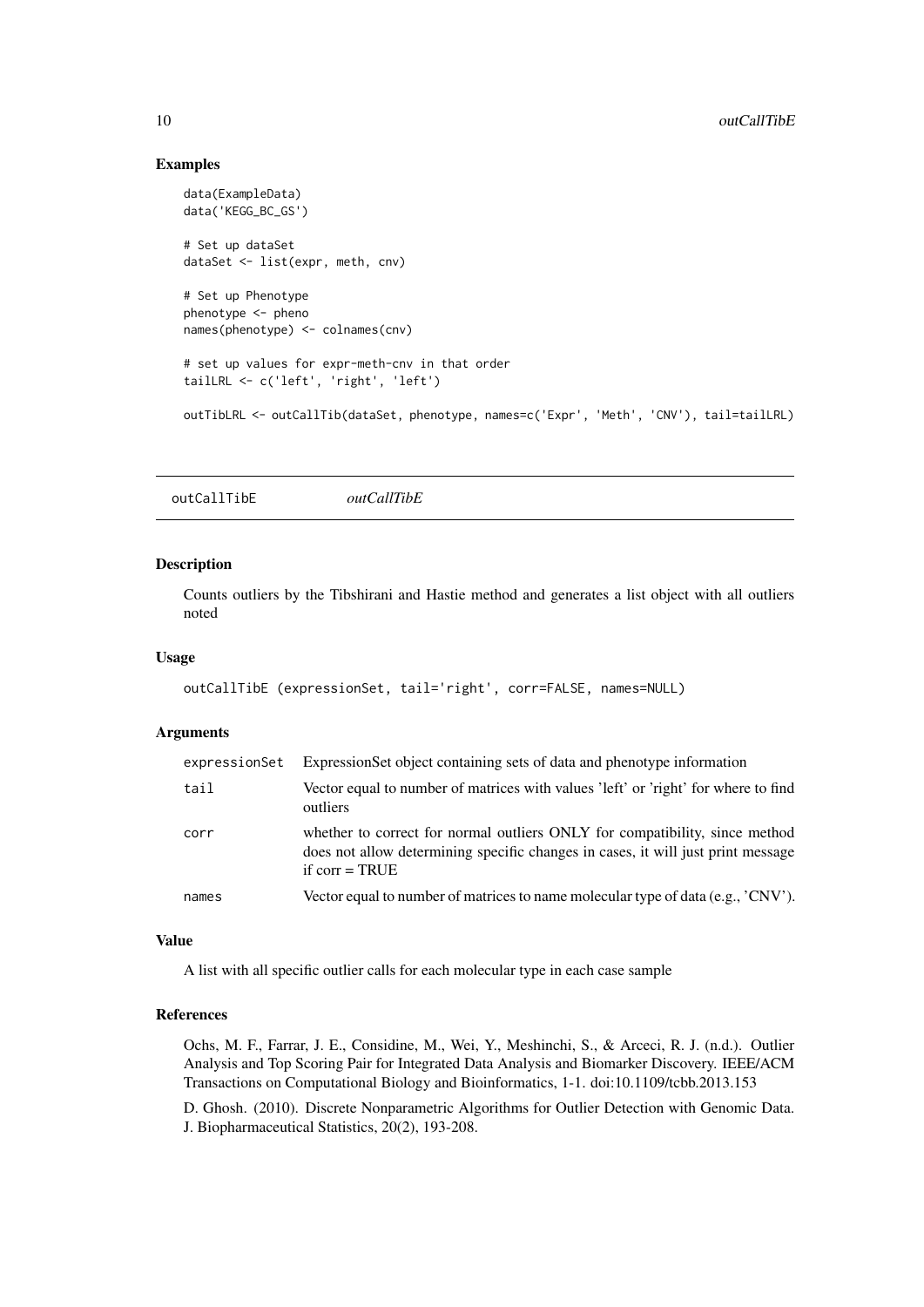#### <span id="page-10-0"></span>outCount 11

#### Examples

```
data(ExampleData)
data('KEGG_BC_GS')
library(Biobase)
# building the Annotated Data Frame
 phenoData <- AnnotatedDataFrame(
     data.frame(
        type = factor(x = pheno, labels = c("Control", "Case")),
         row.names = colnames(expr)
     )
\rightarrow# build environment
inputData <- list2env(list(exprs = expr, meth = meth, cnv = cnv))
# build expressionSet - other information can be added here
expressionSet <- ExpressionSet(inputData, phenoData)
# set up values for for the tails in the order that they are exported, for example:
tailLRL <- c('left', 'right', 'left')
outTibLRL <- outCallTibE(expressionSet, names=c('Expr', 'Meth', 'CNV'), tail=tailLRL)
```
outCount *outCount*

#### Description

Counts outliers by the Tibshirani and Hastie method. Adds the ability to subtract for outliers in the normals using corr = TRUE

#### Usage

outCount (data, phenotype, tail='right', corr=FALSE)

# Arguments

| data      | A matrix of nGene by nSample                                                         |
|-----------|--------------------------------------------------------------------------------------|
| phenotype | A vector of 0s and 1s of length nSample, where $1 = \text{case}, 0 = \text{control}$ |
| tail      | Indicates whether outliers are up (right) or down (left) outliers                    |
| corr      | Whether to correct for normal outliers                                               |

# Value

A vector with outlier counts by gene

#### References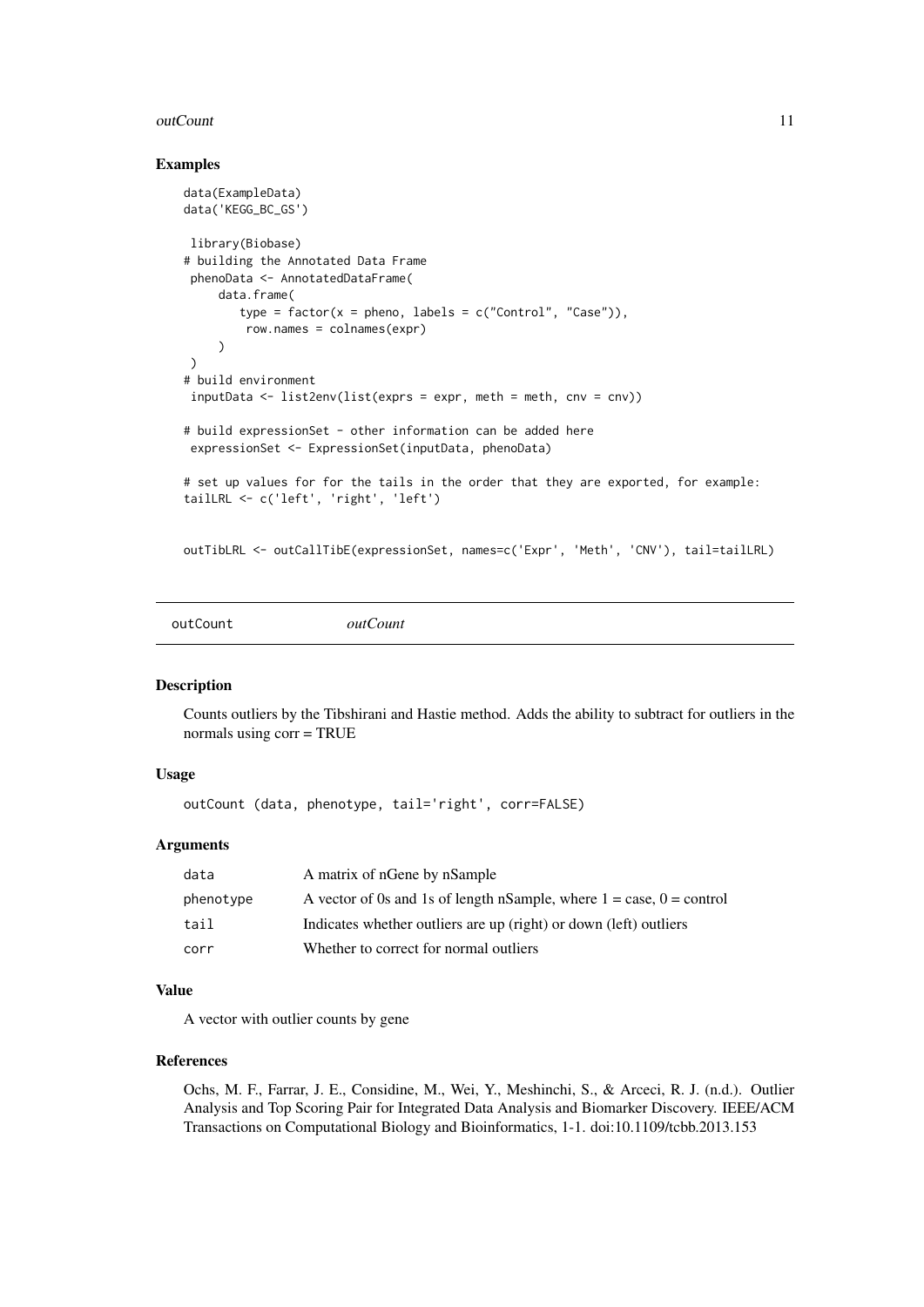# Examples

```
data(ExampleData)
# Set up Phenotype
phenotype <- pheno
names(phenotype) <- colnames(cnv)
#set up datalist
dataSet <- list(expr,meth,cnv)
# set up values for expr-meth-cnv in that order
tailLRL <- c('left', 'right', 'left')
outTibLRL <- outCallTib(dataSet, phenotype=pheno,
                         names=c('Expr', 'Meth', 'CNV'), tail=tailLRL)
```
outMap *outMap*

# Description

Creates PDF color map of where outliers occur coded for molecular type

# Usage

```
outMap (outList, geneList, hmName = 'PatSpecMap.pdf', plotName =
'Outliers', truncGene = FALSE, clust=FALSE)
```
# Arguments

| outList   | List with all outliers generated by outCallRank or outCallTib                                  |
|-----------|------------------------------------------------------------------------------------------------|
| geneList  | Gene set to compare against                                                                    |
| hmName    | Name for PDF output file.                                                                      |
| plotName  | Header for plot                                                                                |
| truncGene | if TRUE, only include genes that have outlier in the plot, default is all genes in<br>gene set |
| clust     | If TRUE, clusters data and produces dendrograms                                                |

# Value

A matrix used for generating heatmap

#### References

<span id="page-11-0"></span>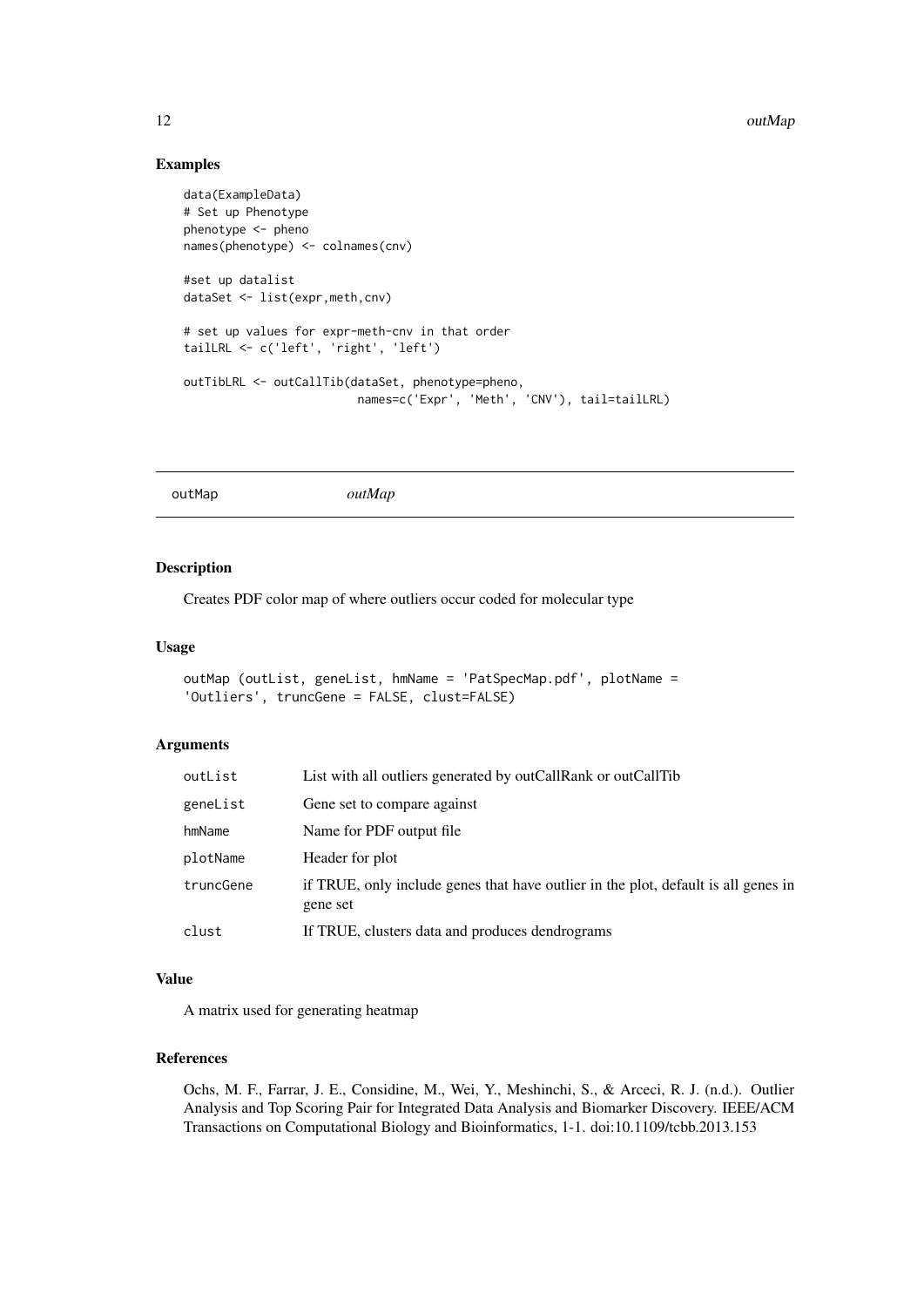#### <span id="page-12-0"></span>outRank 13

# Examples

```
data(ExampleData)
data('KEGG_BC_GS')
# Set up Phenotype
phenotype <- pheno
names(phenotype) <- colnames(cnv)
#set up datalist
dataSet <- list(expr,meth,cnv)
# set up values for expr-meth-cnv in that order
tailLRL <- c('left', 'right', 'left')
outTibLRL <- outCallTib(dataSet, phenotype=pheno,
                         names=c('Expr', 'Meth', 'CNV'), tail=tailLRL)
# put in your pathways here
pdgfB <- pathGS$'BIOCARTA_PDGF_PATHWAY'
outMap(outTibLRL, pdgfB, hmName='BC_PDGF_TIB.pdf', plotName='PDGF
Outlier T-H LRL Calls')
```
outRank *outRank*

#### Description

Counts outliers by the Ghosh method.

#### Usage

```
outRank (dataSet, phenotype, thres= 0.05, tail='right', corr=FALSE,
offsets=NULL)
```
#### Arguments

| dataSet   | Set of matrices of molecular data                                                                                       |
|-----------|-------------------------------------------------------------------------------------------------------------------------|
| phenotype | Vector of 1 for case, 0 for control                                                                                     |
| thres     | Alpha value                                                                                                             |
| tail      | Vector equal to number of matrices with values 'left' or 'right' for where to find<br>outliers                          |
| corr      | Whether to correct for normal outliers                                                                                  |
| offsets   | Vector equal to number of matrices which sets minimum value relative to normal<br>to call outlier (corrected rank only) |

# Value

A vector with outlier counts by gene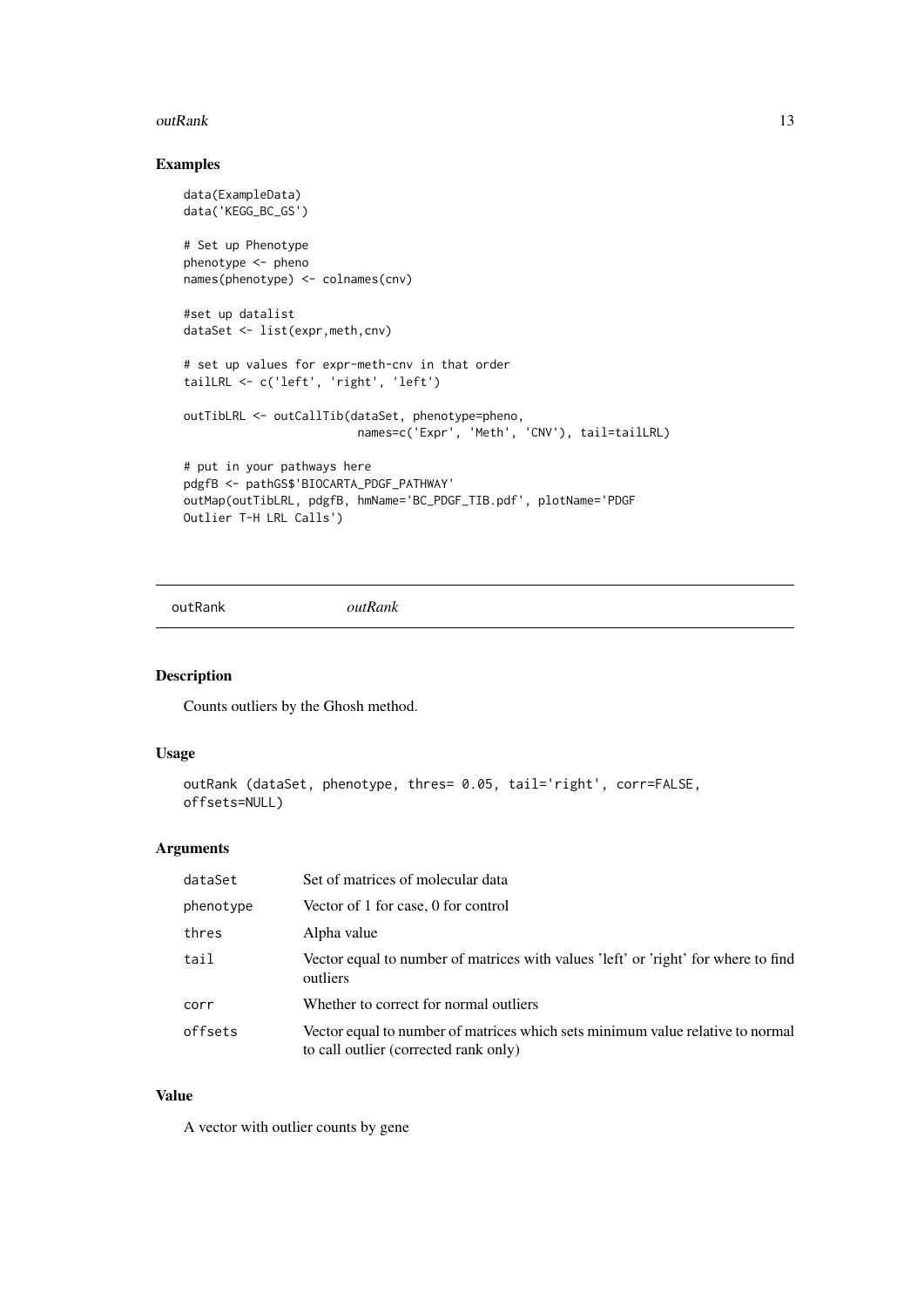#### <span id="page-13-0"></span>References

Ochs, M. F., Farrar, J. E., Considine, M., Wei, Y., Meshinchi, S., & Arceci, R. J. (n.d.). Outlier Analysis and Top Scoring Pair for Integrated Data Analysis and Biomarker Discovery. IEEE/ACM Transactions on Computational Biology and Bioinformatics, 1-1. doi:10.1109/tcbb.2013.153

D. Ghosh. (2010). Discrete Nonparametric Algorithms for Outlier Detection with Genomic Data. J. Biopharmaceutical Statistics, 20(2), 193-208.

# Examples

```
data(ExampleData)
```

```
# Set up Phenotype
phenotype <- pheno
names(phenotype) <- colnames(cnv)
#set up dataSet
dataSet <- list(expr, meth, cnv)
# set up values for expr-meth-cnv in that order
tailLRL <- c('left', 'right', 'left')
outRankLRL <- outRank(dataSet, phenotype, thres= 0.05, tail=tailLRL,
                             corr=FALSE, offsets=NULL)
```
pathGS *Gene set defined by BioCarta pathway*

#### Description

A large list containing gene set from the BioCarta pathway

# Usage

pathGS

#### Format

List of 403 elements

#### Details

Contained in KEGG\_BC\_GS data frame

# Source

Kanehisa, M. (2002). The KEGG databases at GenomeNet. Nucleic Acids Research, 30(1), 42-46. doi:10.1093/nar/30.1.42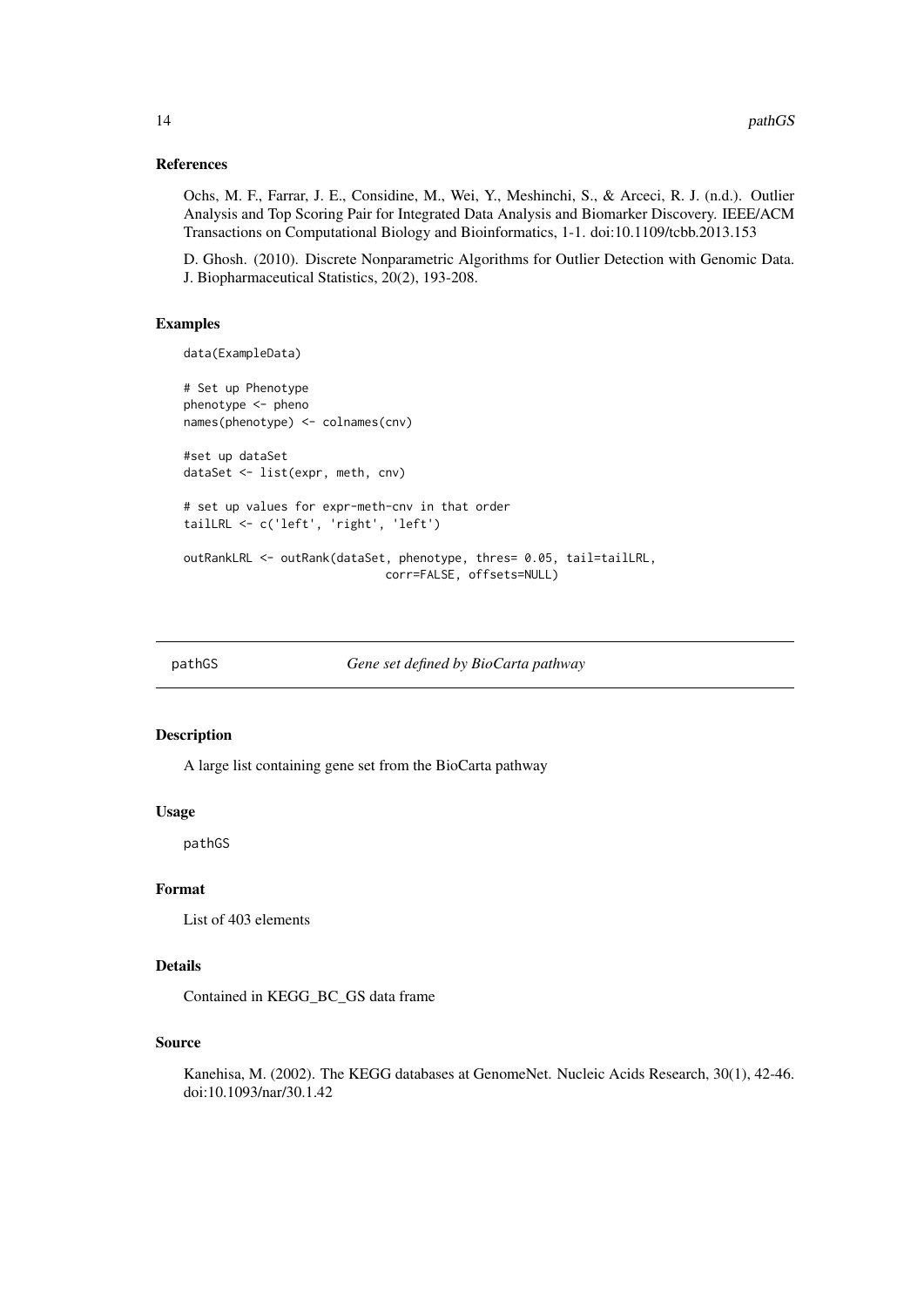<span id="page-14-0"></span>pheno *pheno*

# Description

Vector of phenotype data

#### Usage

pheno

# Format

A vector of 0s and 1s of length 69, where  $1 =$  tumor,  $0 =$  normal

testGScogps *testGScogps*

# Description

Performs gene set test on outlier counts

# Usage

testGScogps (outlierCts, geneSets)

# Arguments

| outlierCts | Vector with gene names and outlier counts |
|------------|-------------------------------------------|
| geneSets   | List of gene sets                         |

# Value

A vector with rank sum gene set statistics

# References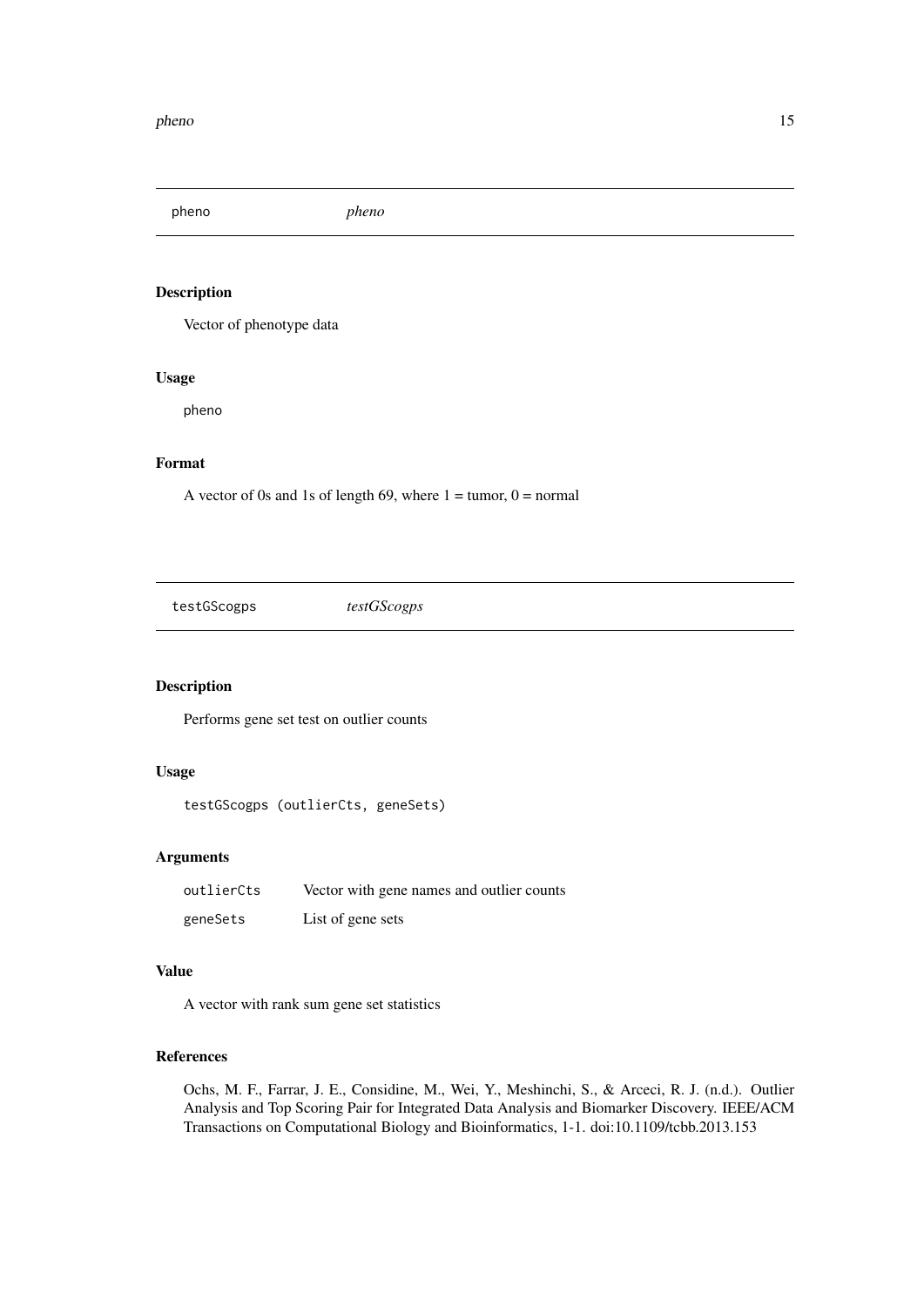# Examples

```
## Not run:
data(ExampleData)
data('_BC_GS')
```

```
#Set up your phenotype
phenotype <- rep(0, 69)
phenotype[annot[, 3] == 'Event'] <- 1
names(phenotype) <- rownames(annot)
```

```
# set up values for expr-meth-cnv in that order
tailLRL <- c('left', 'right', 'left')
```

```
dataSet <- list(expr, meth, cnv)
```

```
tibLRLcorr <- copaInt(dataSet, phenotype, tails=tailLRL, corr=TRUE)
gsTibLRLcorr <- testGScogps(tibLRLcorr, pathGS)
```
## End(Not run)